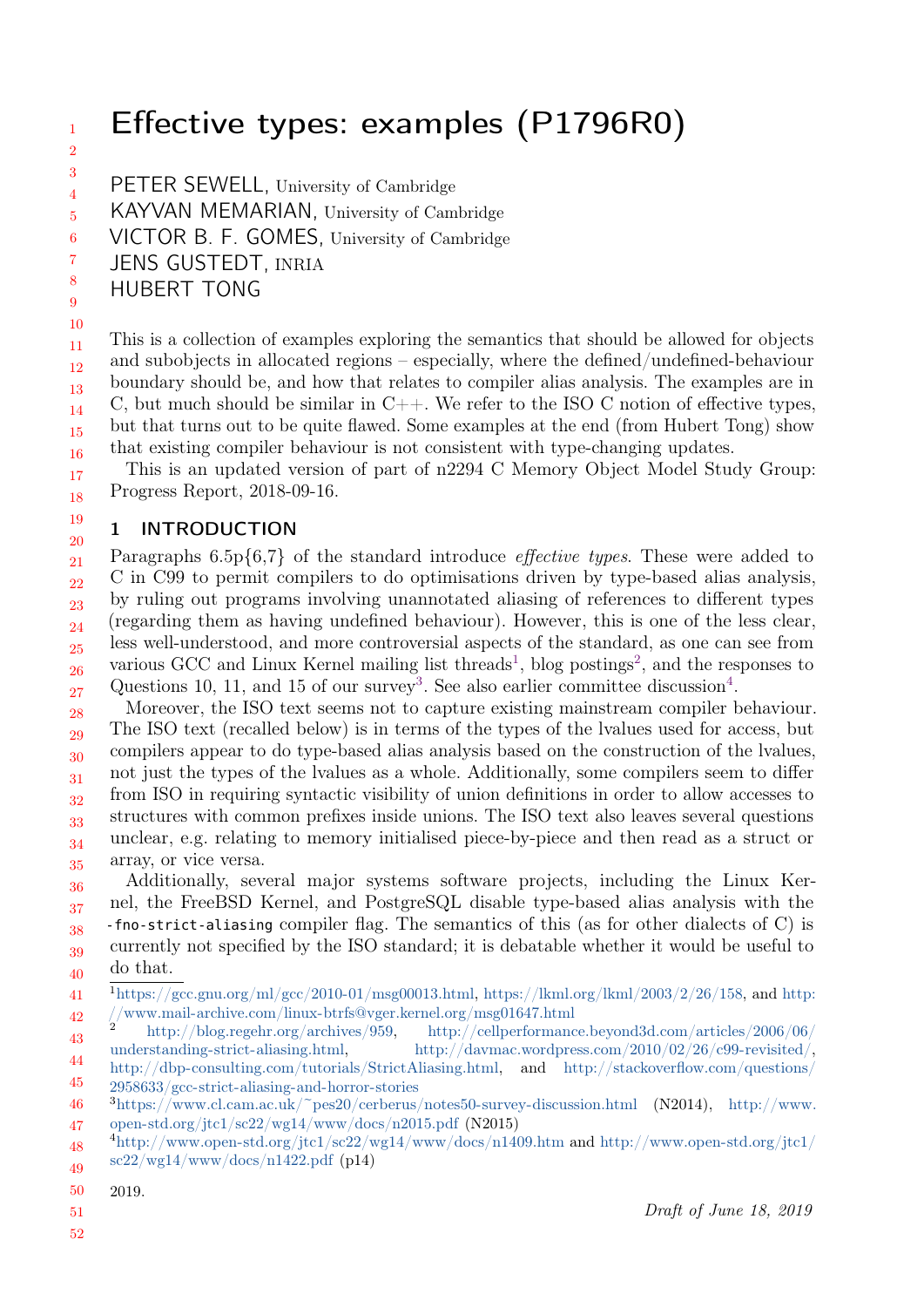2 Peter Sewell, Kayvan Memarian, Victor B. F. Gomes, Jens Gustedt, and Hubert Tong

77

## 1.1 The ISO standard text

54 The C11 standard says, in 6.5:

55 56 57 58 59 60 61 62 63 64 65 6 The effective type of an object for an access to its stored value is the declared type of the object, if any  $87$ . If a value is stored into an object having no declared type through an lvalue having a type that is not a character type, then the type of the lvalue becomes the effective type of the object for that access and for subsequent accesses that do not modify the stored value. If a value is copied into an object having no declared type using memcpy or memmove, or is copied as an array of character type, then the effective type of the modified object for that access and for subsequent accesses that do not modify the value is the effective type of the object from which the value is copied, if it has one. For all other accesses to an object having no declared type, the effective type of the object is simply the type of the lvalue used for the access.

- 66 67 7 An object shall have its stored value accessed only by an lvalue expression that has one of the following types:<sup>88)</sup>
- 68 – a type compatible with the effective type of the object,
- 69 – a qualified version of a type compatible with the effective type of the object,
- 70 71 – a type that is the signed or unsigned type corresponding to the effective type of the object,
- 72 73 – a type that is the signed or unsigned type corresponding to a qualified version of the effective type of the object,
- 74 75 76 – an aggregate or union type that includes one of the aforementioned types among its members (including, recursively, a member of a subaggregate or contained union), or
	- a character type.
- 78 Footnote 87) Allocated objects have no declared type.

79 80 81 Footnote 88) The intent of this list is to specify those circumstances in which an object may or may not be aliased.

82 83 84 As Footnote 87 says, allocated objects (from malloc, calloc, and presumably any fresh space from realloc) have no declared type, whereas objects with static, thread, or automatic storage durations have some declared type.

85 86 87 88 For the latter,  $6.5p\{6,7\}$  say that the effective types are fixed and that their values can only be accessed by an lvalue that is similar ("compatible", modulo signedness and qualifiers), an aggregate or union containing such a type, or (to access its representation) a character type.

89 90 For the former, the effective type is determined by the type of the last write, or, if that is done by a memcpy, memmove, or user-code char array copy, the effective type of the source.

#### 91 92 2 EFFECTIVE TYPE EXAMPLES

### 93 2.1 Basic Effective Types

### Q73. Can one do type punning between arbitrary types?

95 96 97 98 99 100 101 This basic example involves a write of a **uint32\_t** that is read as a **float** (assuming that the two have the same size, and, unchecked in the code, that the latter does not require a stronger alignment constraint, and that casts between those two pointer types are implementation-defined to work). The example is clearly and uncontroversially forbidden by the standard text, and this fact is exploited by current compilers, which use the types of the arguments of f to reason that pointers p1 and p2 cannot alias.

102 // [effective\\_type\\_1.c](https://cerberus.cl.cam.ac.uk/cerberus?defacto/effective_type_1.c)

94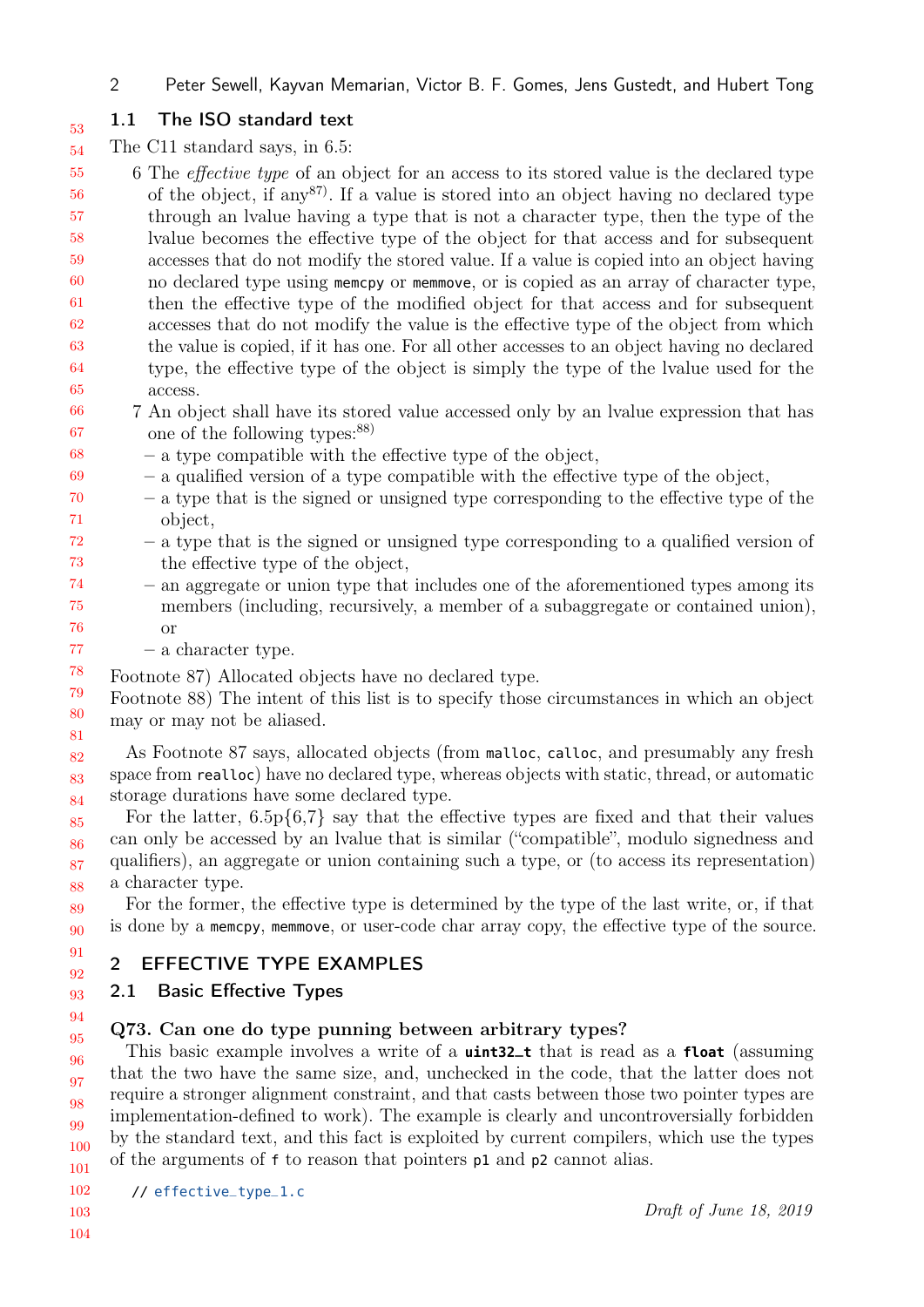```
105
106
107
108
109
110
111
112
113
114
115
116
117
118
119
120
121
        #include <stdio.h>
        #include <inttypes.h>
       #include <assert.h>
        void f(uint32_t *p1, float *p2) {
          *D1 = 2:
          *p2 = 3.0; // does this have defined behaviour?
          printf("f: *D = %" PRIu32 "\n", *D);
       }
        int main() {
          assert(sizeof(uint32_t)==sizeof(float));

          uint32_t *p1 = &i;
          float *p2;
          p2 = (float *)p1;
          f(p1, p2);
          printf("i=%" PRIu32 " *p1=%" PRIu32
                 " *p2="sf\n", i, *p1, *p2);
       }
```
122 123 124 125 126 127 With -fstrict-aliasing (the default for GCC), GCC assumes in the body of f that the write to  $\ast p2$  cannot affect the value of  $\ast p1$ , printing 2 (instead of the integer value of the representation of 3.0 that would the most recent write in a concrete semantics): while with -fno-strict-aliasing it does not assume that. The former behaviour can be justified by regarding the program as having undefined behaviour, due to the write of the **uint32\_t** i with a **float** lvalue.

129 2.2 Structs and their members

### Q91. Can a pointer to a structure alias with a pointer to one of its members?

131 132 133 134 135 136 137 In this example f is given a pointer to a struct and an aliased pointer to its first member, writing via the struct pointer and reading via the member pointer. We presume this is intended to be allowed. The ISO text permits it if one reads the first bullet "a type compatible with the effective type of the object" as referring to the **int** subobject of s and not the whole st typed object s, but the text is generally unclear about the status of subobjects.

```
138
139
140
141
142
143
144
145
146
147
148
149
150
151
152
153
       // effective_type_2c.c
       #include <stdio.h>
        typedef struct { int i; } st;
        void f(st* sp, int* p) {
          sp - > i = 2;*p = 3;printf("f: sp->i=%i *p=%i\n",sp->i,*p); // prints 3,3 not 2,3 ?
        }
        int main() {
          st s = \{ .i = 1 \};st *sp = \&s;int * p = \&(s, i);f(sp, p);
          printf("s.i=%i sp->i=%i *p=%i\n", s.i, sp->i, *p);
        }
     Q76. After writing a structure to a malloc'd region, can its members can be
```
accessed via pointers of the individual member types?

155 156

154

128

130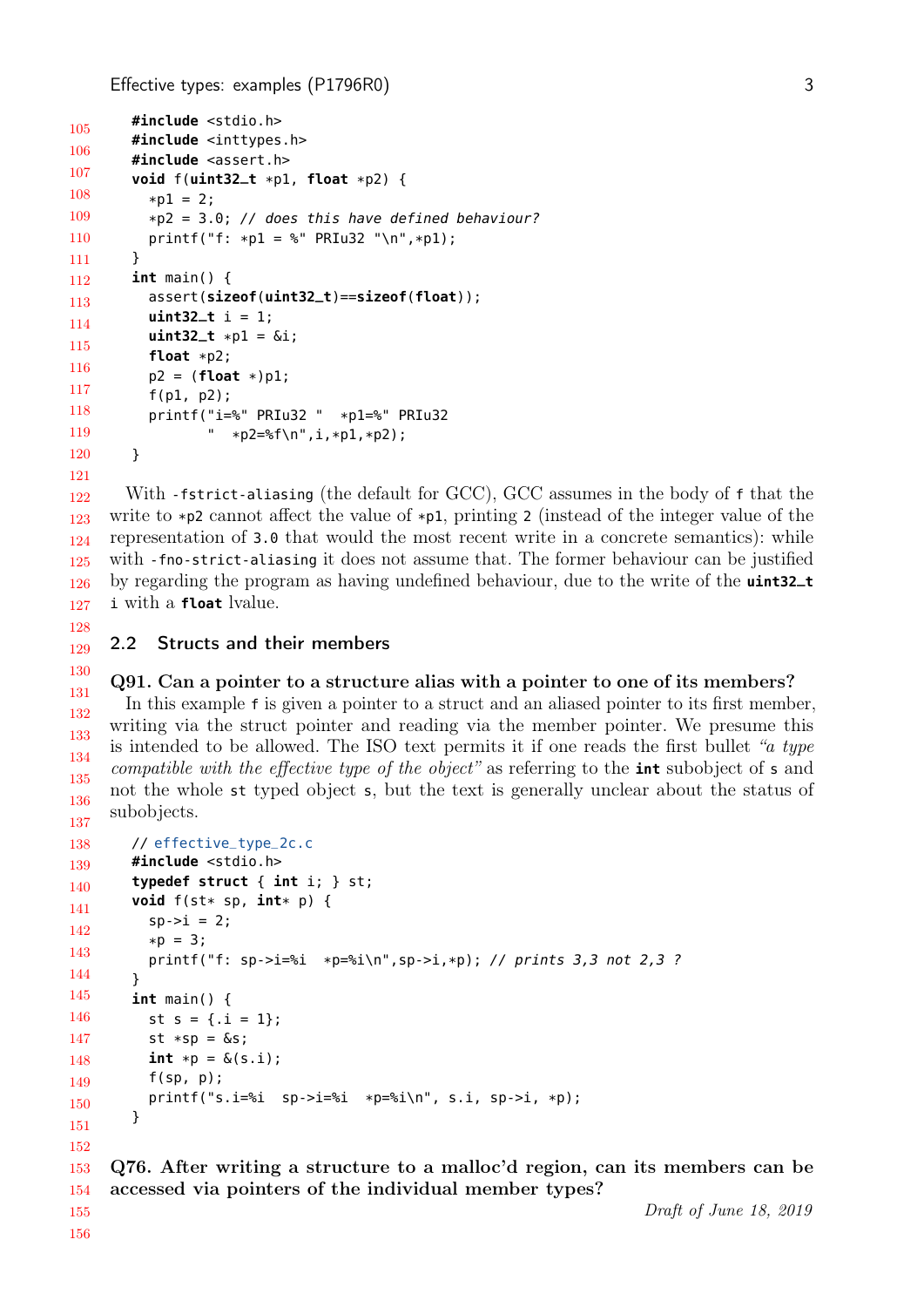157 158 159 The examples below write a struct into a malloc'd region then read one of its members, first using a a pointer constructed using **char** \* arithmetic, and then cast to a pointer to the member type, and second constructed from p cast to a pointer to the struct type. We presume both should be allowed.

160 161 162 163 164 The types of the lvalues used for the member reads are the same, so by the 6.5p6,7 text this should make no difference, but a definition of effective types that matches current TBAA practice, by taking lvalue construction into account, may need to take care to permit this.

```
165
166
167
168
169
170
171
172
173
174
175
176
177
178
179
180
181
182
183
184
185
186
187
188
189
190
191
192
193
        // effective_type_5.c
        #include <stdio.h>
        #include <stdlib.h>
        #include <stddef.h>
        #include <assert.h>
        typedef struct { char c1; float f1; } st1;
        int main() {
          void *p = malloc(sizeof(st1)); assert(p != NULL);st1 s1 = { .c1='A', .f1=1.0};
          *( (st1 *) p ) = s1;float *pf = \&(( (st1 *)p) - f1);// is this free of undefined behaviour?
          float f = *pf;
          printf("f=%f\n",f);
        }
        // effective_type_5d.c
        #include <stdio.h>
        #include <stdlib.h>
        #include <stddef.h>
        #include <assert.h>
        typedef struct { char c1; float f1; } st1;
        int main() {
          void *p = malloc(sizeof(st1)); assert (p != NULL);
          st1 s1 = { .c1='A', .f1=1.0};
          *( (st1 * )p) = sl;float *pf = (float *)((char*)p + offsetof(st1,f1));
          // is this free of undefined behaviour?
          float f = *pf;
          printf("f=%f\n",f);
        }
```
194 195 196 197 Q93. After writing all members of structure in a malloc'd region, can the structure be accessed as a whole? Our reading of C11 and proposal for C2x: C11: yes (?)

198 199 200 201 The examples below write the members of a struct into a malloc'd region and then read the struct as a whole. In the first example, the lvalues used for the member writes are constructed using **char** \* arithmetic, and then cast to the member types, while in the second, they are constructed from p cast to a pointer to the struct type.

202 203 204 205 Similarly to Q76 above, the types of the lvalues used for the member writes are the same, so by the 6.5p6,7 text this should make no difference, but a definition of effective types that matches current TBAA practice, by taking lvalue construction into account, may need to take care to permit this.

// [effective\\_type\\_5c.c](https://cerberus.cl.cam.ac.uk/cerberus?defacto/effective_type_5c.c)

206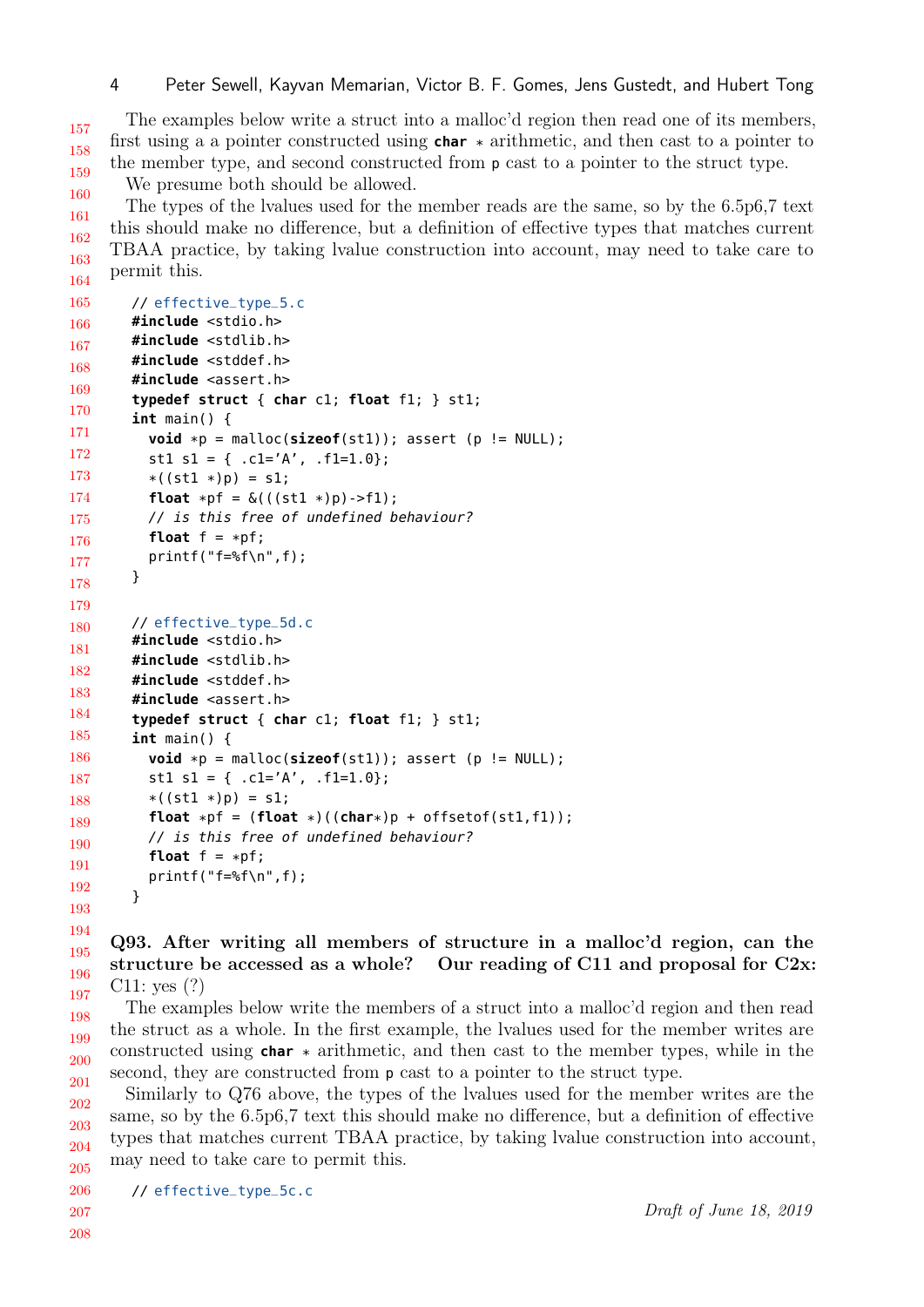```
209
210
211
212
213
214
215
216
217
218
219
220
221
222
223
224
225
226
227
228
229
230
231
232
233
234
235
236
237
238
239
240
        #include <stdio.h>
        #include <stdlib.h>
        #include <stddef.h>
        #include <assert.h>
        typedef struct { char c1; float f1; } st1;
        int main() {
          void *p = malloc(sizeof(st1)); assert(p != NULL);char *pc = \delta((*((st1*)p)).c1);*pc = 'A';float *pf = \&((*((st1*)p)).f1);*pf = 1.0;st1 *pst1 = (st1 *)p;st1 s1;
          s1 = *pst1; // is this free of undefined behaviour?
          printf("s1.c1=%c s1.f1=%f\n", s1.c1, s1.f1);
        }
       // effective_type_5b.c
       #include <stdio.h>
        #include <stdlib.h>
        #include <stddef.h>
        #include <assert.h>
        typedef struct { char c1; float f1; } st1;
        int main() {
          void *p = malloc(sizeof(st1)); assert(p != NULL);char *pc = (char*)((char*)p + offsetof(st1, cl));*pc = 'A';float *pf = (float *)((char*)p + offsetof(st1, f1));*pf = 1.0;
          st1 *pst1 = (st1 *)p;st1 s1;
          s1 = *pst1; // is this free of undefined behaviour?
          printf("s1.c1=%c s1.f1=%f\n", s1.c1, s1.f1);
       }
```
#### 241 2.3 Isomorphic Struct Types

242

#### 243 244 Q92. Can one do whole-struct type punning between distinct but isomorphic structure types in an allocated region?

245 246 This example writes a value of one struct type into a malloc'd region then reads it via a pointer to a distinct but isomorphic struct type.

247 248 We presume this is intended to be forbidden. The ISO text is not clear here, depending on how one understands subobjects, which are not well-specified.

```
249
250
251
252
253
254
255
256
257
258
259
260
        // effective_type_2b.c
        #include <stdio.h>
        #include <stdlib.h>
        typedef struct { int i1; } st1;
        typedef struct { int i2; } st2;
        int main() {
           \text{void } *p = \text{malloc}(\text{sizeof}(\text{st1}));st1 * p1 = (st1 * )p;*p1 = (st1){}.i1 = 1};st2 * p2 = (st2 * )p;st2 s2 = *p2; // undefined behaviour?
```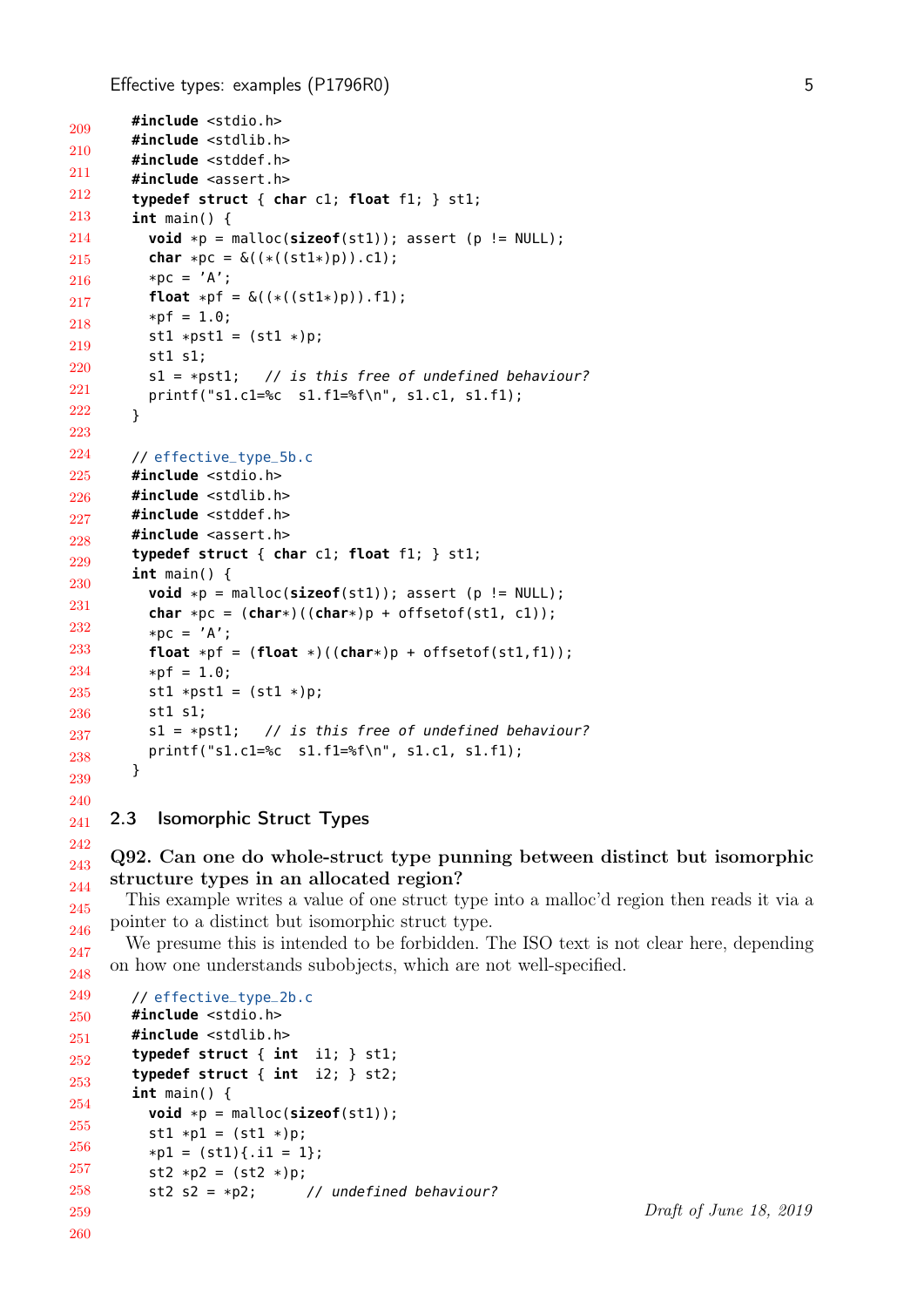```
261
262
```

```
printf("s2.i2=%i\n",s2.i2);
}
```
263 264 The above test discriminates between a notion of effective type that only applies to the leaves, and one which takes struct/union types into account.

265 266 267 268 The following variation does a read via an lvalue merely at type **int**, albeit with that lvalue constructed via a pointer of type st2 \*. This is more debatable. For consistency with the apparent normal implementation practice to take lvalue construction into account, it should be forbidden.

```
269
270
271
272
273
274
275
276
277
278
279
280
281
282
        // effective_type_2d.c
        #include <stdio.h>
        #include <stdlib.h>
        typedef struct { int i1; } st1;
        typedef struct { int i2; } st2;
        int main() {
          void *p = \text{malloc}(\text{sizeof}(\text{st1}));st1 * p1 = (st1 * )p;*pi = (st1){}.i1 = 1};st2 * p2 = (st2 * )p;int *pi = \&(p2->i2); // defined behaviour?
          int i = *pi; \frac{1}{2} // defined behaviour?
          printf("i=%i\n",i);
        }
```
283 284 The following variation does a read via an lvalue merely at type **int**, constructed by offsetof pointer arithmetic. This should presumably be allowed.

```
285
286
287
288
289
290
291
292
293
294
295
296
297
298
        // effective_type_2e.c
        #include <stdio.h>
        #include <stdlib.h>
        typedef struct { int i1; } st1;
        typedef struct { int i2; } st2;
        int main() {
          \text{void } *p = \text{malloc}(\text{sizeof}(\text{st1}));st1 * p1 = (st1 * )p;*pi = (st1){}.i1 = 1};st2 * p2 = (st2 * )p;int *pi = (int *)((char*)p + offsetof(st2, i1));int i = *pi; // defined behaviour?
          printf("i=%i\n",i);
        }
```
299 300 Q74. Can one do type punning between distinct but isomorphic structure types?

301 302 303 Here f is given aliased pointers to two distinct but isomorphic struct types, and uses them both to access an **int** member of a struct. We presume this is intended to be forbidden, and GCC appears to assume that it is, printing  $f: \mathsf{slp}\text{-}i1 = 2$ .

304 305 306 307 However, the two lvalue expressions,  $s1p\rightarrow i1$  and  $s2p\rightarrow i2$ , are both of the identical (and hence "compatible") **int** type, so the ISO text appears to allow this case. To forbid it, we have to somehow take the construction of the lvalues into account, to see the types of  $\mathsf{slp}$ and s2p, not just the types of s1p->i1 and s2p->i2.

```
308
309
310
311
312
        // effective_type_2.c
        #include <stdio.h>
        typedef struct { int i1; } st1;
```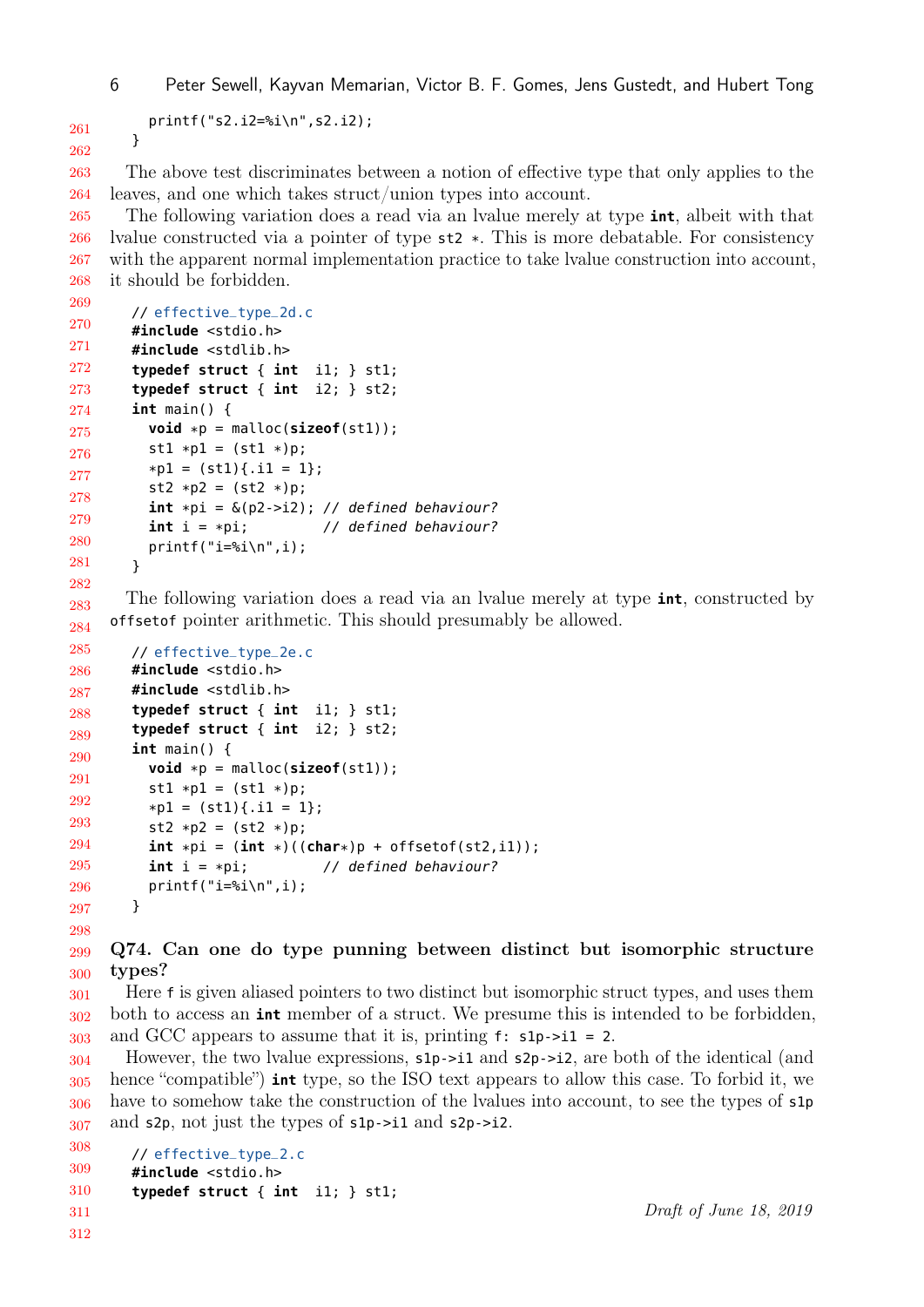```
313
314
315
316
317
318
319
320
321
322
323
324
325
326
        typedef struct { int i2; } st2;
        void f(st1* s1p, st2* s2p) {
          s1p - >11 = 2;s2p - > i2 = 3;printf("f: s1p->i1 = %i\n", s1p->i1);}
        int main() {
          st1 s = \{ .i1 = 1 \};st1 * s1p = \&s;st2 * s2p;
          s2p = (st2*)s1p;f(s1p, s2p); // defined behaviour?
          printf("s.i1=%i s1p->i1=%i s2p->i2=%i\n",
                 s.i1,s1p->i1,s2p->i2);
        }
```
#### 327 328 2.4 Isomorphic Struct Types – additional examples

329 330 It's not clear whether these add much to the examples above; if not, they should probably be removed.

331 332 333 334 Q80. After writing a structure to a malloc'd region, can its members be accessed via a pointer to a different structure type that has the same leaf member type at the same offset?

```
335
336
337
338
339
340
341
342
343
344
345
346
347
348
349
350
351
        // effective_type_9.c
        #include <stdio.h>
        #include <stdlib.h>
        #include <stddef.h>
        #include <assert.h>
        typedef struct { char c1; float f1; } st1;
        typedef struct { char c2; float f2; } st2;
        int main() {
          assert(sizeof(st1)==sizeof(st2));
          assert(offsetof(st1,c1)==offsetof(st2,c2));
          assert(offsetof(st1,f1)==offsetof(st2,f2));
          void *p = \text{malloc}(\text{sizeof}(\text{st1})); assert (p == \text{NULL});
          st1 s1 = { .c1='A', .f1=1.0};
          *( (st1 *) p ) = s1;// is this free of undefined behaviour?
          float f = ((st2 * )p) - f2;printf("f=%f\n",f);
        }
```
352 353 354 355 Q94. After writing all the members of a structure to a malloc'd region, via member-type pointers, can its members be accessed via a pointer to a different structure type that has the same leaf member types at the same offsets?

```
356
357
358
359
360
361
362
363
364
        // effective_type_9b.c
        #include <stdio.h>
        #include <stdlib.h>
        #include <stddef.h>
        #include <assert.h>
        typedef struct { char c1; float f1; } st1;
        typedef struct { char c2; float f2; } st2;
        int main() {
```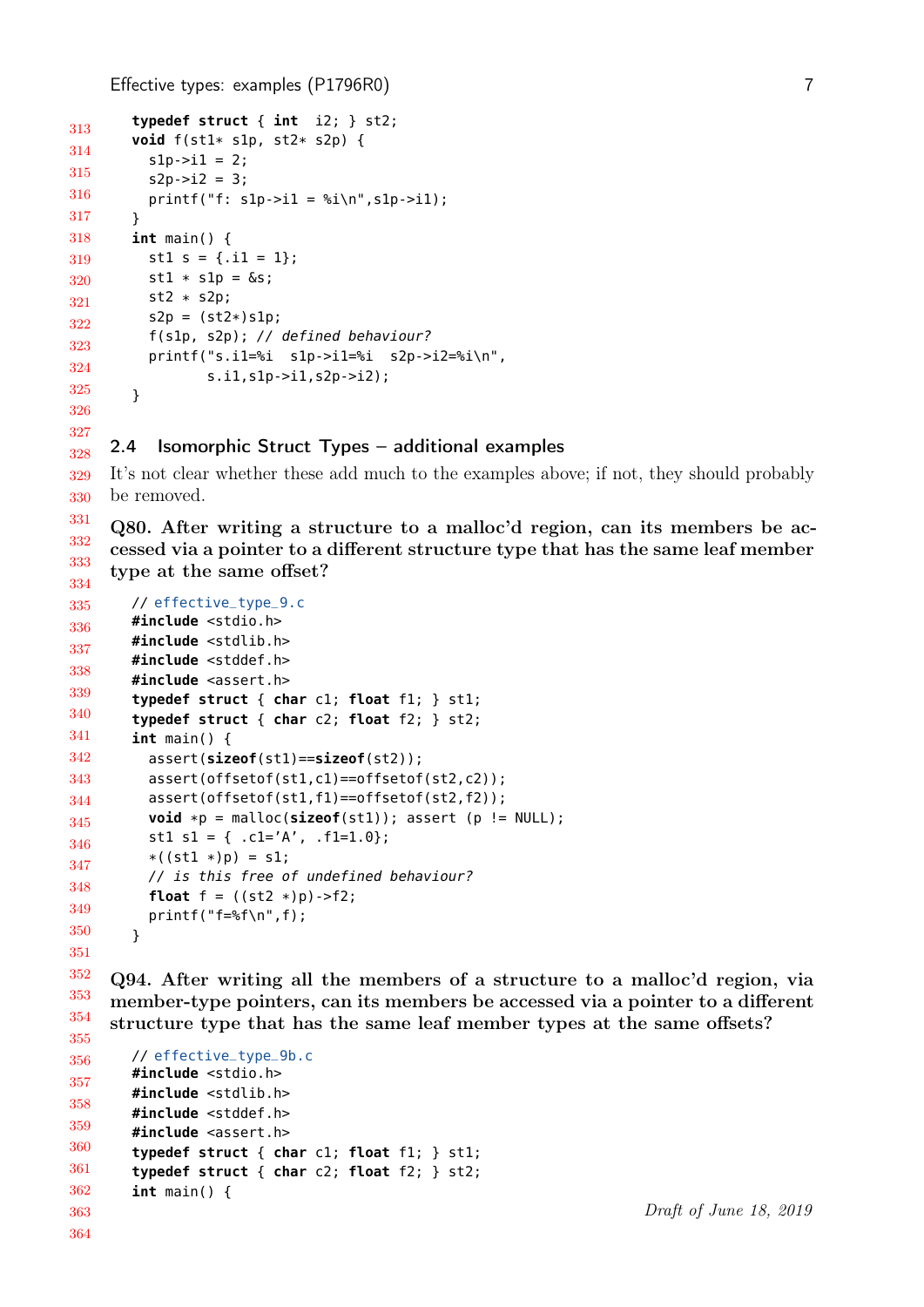8 Peter Sewell, Kayvan Memarian, Victor B. F. Gomes, Jens Gustedt, and Hubert Tong

```
365
366
367
368
369
370
371
372
373
374
375
          assert(sizeof(st1)==sizeof(st2));
          assert(offsetof(st1,c1)==offsetof(st2,c2));
          assert(offsetof(st1,f1)==offsetof(st2,f2));
          void *p = malloc(sizeof(st1)); assert(p != NULL);char *pc = (char*)((char*)p + offsetof(st1, cl));*pc = 'A';float *pf = (float *)((char*)p + offsetof(st1, f1));*pf = 1.0;// is this free of undefined behaviour?
          float f = ((st2 * )p) - f2;print(f=\frac{2}{3}; f);
        }
```
376 377 378 Here there is nothing specific to st1 or st2 about the initialisation writes, so the read of f should be allowed.

```
379
380
381
382
383
384
385
386
387
388
389
390
391
392
393
394
395
        // effective_type_9c.c
        #include <stdio.h>
        #include <stdlib.h>
        #include <stddef.h>
        #include <assert.h>
        typedef struct { char c1; float f1; } st1;
        typedef struct { char c2; float f2; } st2;
        int main() {
          assert(sizeof(st1)==sizeof(st2));
          assert(offsetof(st1,c1)==offsetof(st2,c2));
          assert(offsetof(st1,f1)==offsetof(st2,f2));
          void *p = \text{malloc}(\text{sizeof}(\text{st1})); assert (p != \text{NULL});
          st1 *pst1 = (st1*)p;pst1-z1 = 'A';pst1-5f1 = 1.0;float f = ((st2 *)p)->f2; // is this free of undefined behaviour?
          print(f = %f \n\cdot f);
        }
```
396 397 398 Here the construction of the lvalues used to write the structure members involves st1, but the lvalue types do not. The 6.5p6,7 text is all in terms of the lvalue types, not their construction, so in our reading of C11 this is similarly allowed.

#### 399 400 2.5 Effective types and representation-byte writes

401 402 The ISO text explicitly states that copying an object "as an array of character type" carries the effective type across:

403 404 405 406 "If a value is copied into an object having no declared type using memove or memmove, or is copied as an array of character type, then the effective type of the modified object for that access and for subsequent accesses that do not modify the value is the effective type of the object from which the value is copied, if it has one."

407 408 409 The first two examples below should therefore both be allowed, using memcpy to copy from an **int** in a local variable and in a malloc'd region (respectively) to a malloc'd region, and then reading that with an **int**\* pointer.

```
410
411
412
        // effective_type_4b.c
        #include <stdio.h>
        #include <stdlib.h>
```

```
413
        #include <string.h>
```

```
414
        int main() {
```

```
415
416
```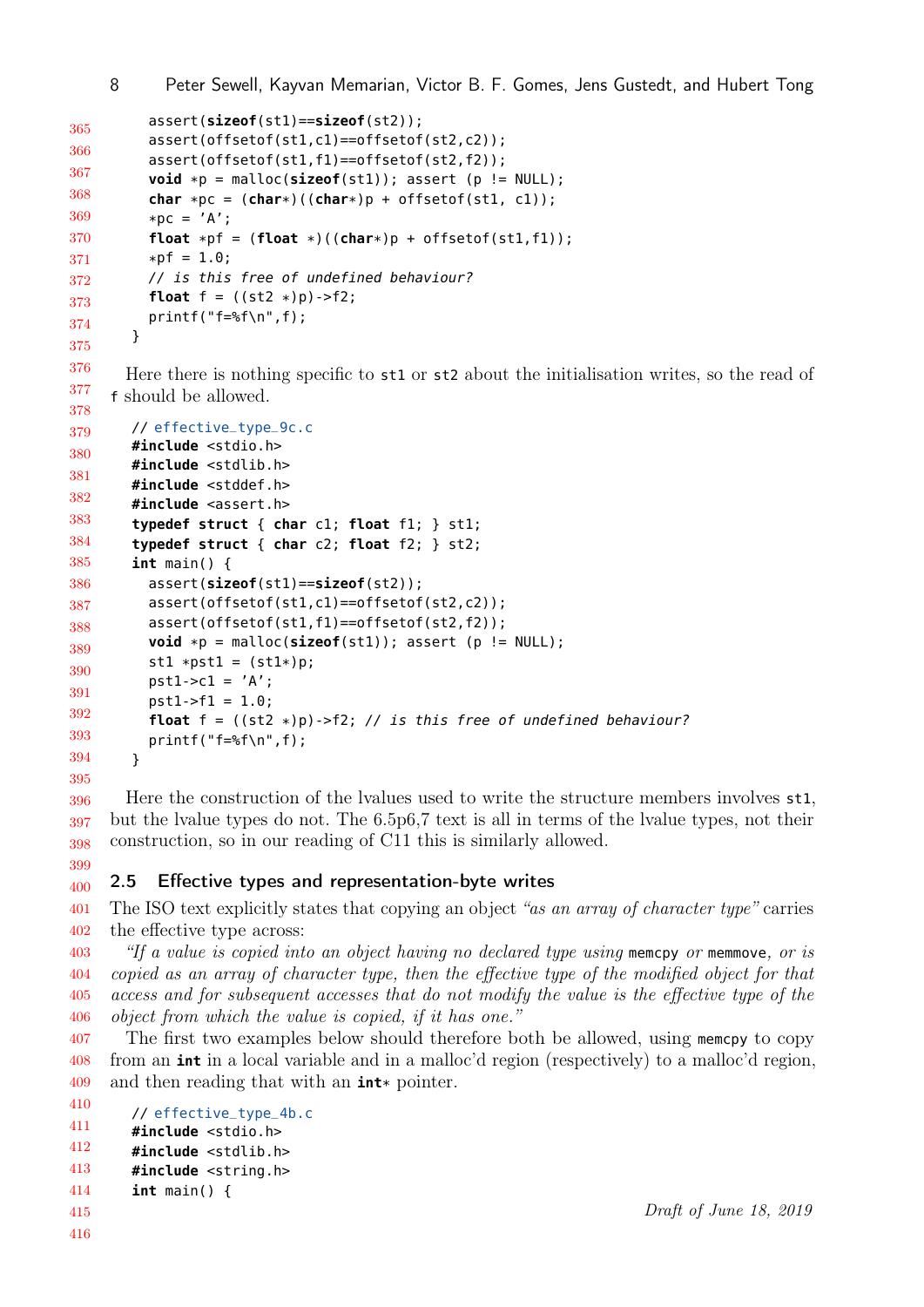```
417
418
419
420
421
422
423
424
425
426
427
428
429
430
431
432
433
434
435
436
437
438
439
440
441
442
443
444
445
446
447
448
449
450
451
452
453
454
455
456
          int i=1;
          void *p = malloc(sizeof(int));
          memcpy((void*)p, (const void*)(&i), sizeof(int));
          int *q = (int*)p;int j=*q;
          printf("j=%d\n",j);
        }
        // effective_type_4c.c
        #include <stdio.h>
        #include <stdlib.h>
        #include <string.h>
        int main() {
          void *o = malloc(sizeof(int));
          *(int*)o = 1;
          void *p = malloc(sizeof(int));
          memcpy((void*)p, (const void*)o, sizeof(int));
          int *q = (int*)p;int j=*q;
          printf("j=%d\n",j);
        }
       The following variant of the first example should also be allowed, copying as an unsigned
     character array rather than with the library memcpy.
        // effective_type_4d.c
        #include <stdio.h>
        #include <stdlib.h>
        #include <string.h>
        void user_memcpy(unsigned char* dest,
                           unsigned char *src, size_t n) {
          while (n > 0) {
            *dest = *src:
             src += 1; dest += 1; n -= 1;
          }
        }
        int main() {
          int i=1;
          \text{void } *p = \text{malloc}(\text{sizeof}(\text{int})):user_memcpy((unsigned char*)p, (unsigned char*)(&i), sizeof(int));
          int *q = (int*)p;int j=*q;
          printf("j=%d\n",j);
        }
```
457 458 459 460 461 462 463 Should representation byte writes with other integers affect the effective type? The first example below takes the result of a memcpy'd **int** and then overwrites all of its bytes with zeros before trying to read it as an **int**. The second is similar, except that it tries to read the resulting memory as a **float** (presuming the implementation-defined fact that these have the same size and alignment, and that pointers to them can be meaningfully interconverted). The first should presumably be allowed. It is unclear to us whether the second should be allowed or not.

464 465 466 467 // [effective\\_type\\_4e.c](https://cerberus.cl.cam.ac.uk/cerberus?defacto/effective_type_4e.c) **#include** <stdio.h> **#include** <stdlib.h>

468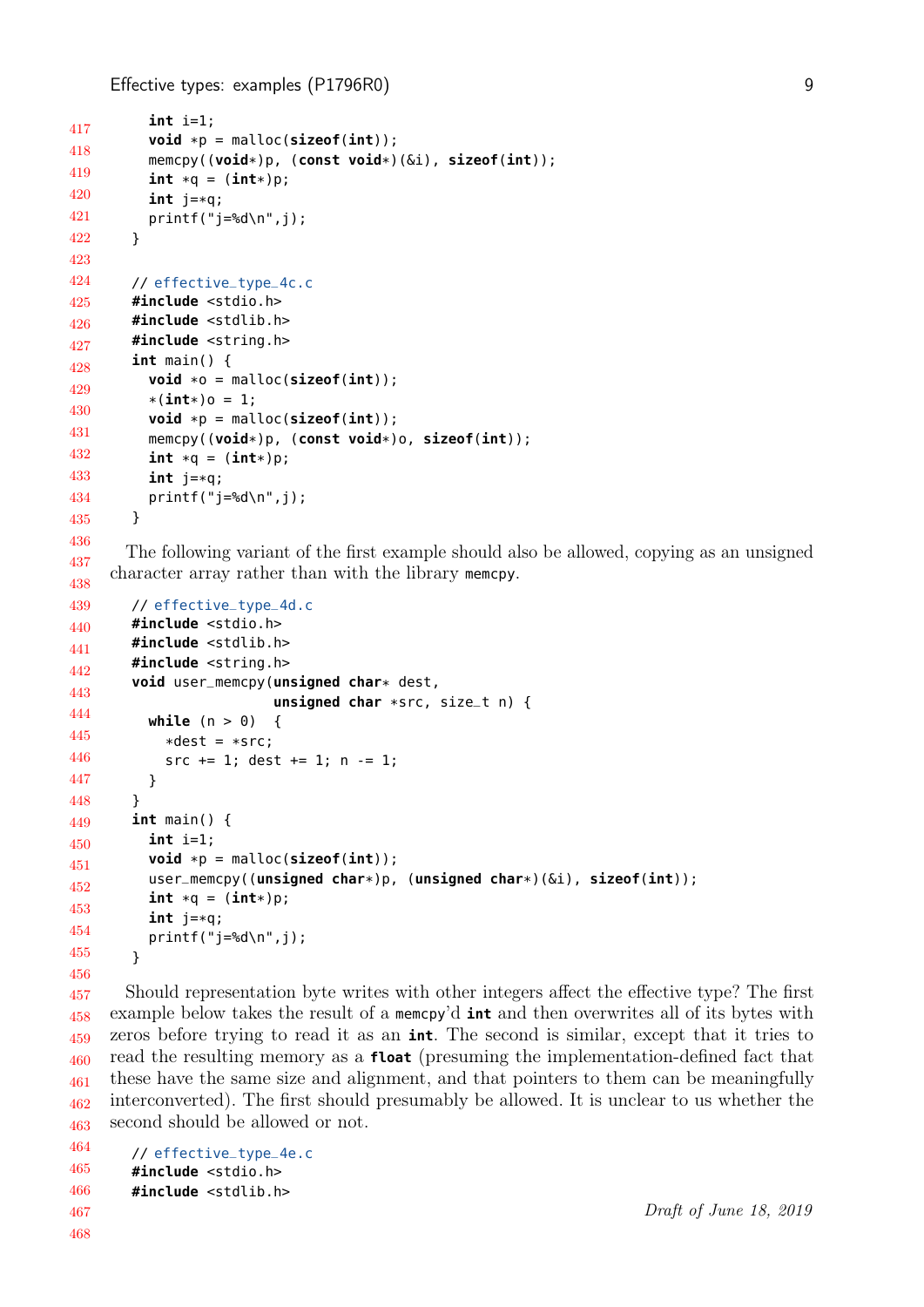```
469
470
471
472
473
474
475
476
477
478
479
480
481
482
483
484
485
486
487
488
489
490
491
492
493
494
495
496
497
498
499
500
501
502
503
504
505
506
507
508
        #include <string.h>
        int main() {
          int i=1;
          \text{void *p = \text{malloc}(\text{sizeof}(\text{int}));
          memcpy((void*)p, (const void*)(&i), sizeof(int));
          int k;
          for (k=0;k<sizeof(int);k++)
            *(((unsigned char*)p)+k)=0;
          int *q = (int*)p;int j=*q;
          print(f("j=\&d\nu",j);}
        // effective_type_4f.c
        #include <stdio.h>
        #include <stdlib.h>
        #include <string.h>
        #include <assert.h>
        int main() {
          int i=1;
          \text{void *p = \text{malloc}(\text{sizeof}(\text{int}))};memcpy((void*)p, (const void*)(&i), sizeof(int));
          int k;
          for (k=0;k<sizeof(int);k++)
            *(((unsigned char*)p)+k)=0;
          int *q = (int*)p;assert(sizeof(float)==sizeof(int));
          assert(_Alignof(float)==_Alignof(int));
          float f=*q;
          printf("f=%f\n",f);
        }
     2.6 Unsigned character arrays
     Q75. Can an unsigned character array with static or automatic storage dura-
     tion be used (in the same way as a 'malloc''d region) to hold values of other
     types?
       This seems to be forbidden by the ISO text, but we believe it is common in practice.
     Question 11 of our survey relates to this.
       A literal reading of the effective type rules prevents the use of an unsigned character
     array as a buffer to hold values of other types (as if it were an allocated region of storage).
     For example, the following has undefined behaviour due to a violation of 6.5p7 at the
```
509 510 511 access to \*fp. (This reasoning relies on the implementation-defined property that the conversion of the (**float**  $*$  )c cast gives a usable result – the conversion is permitted by 6.3.2.3p7 but the standard text only guarantees a roundtrip property.)

```
512
513
514
515
516
517
518
519
520
        // effective_type_3.c
        #include <stdio.h>
        #include <stdalign.h>
        int main() {
          _Alignas(float) unsigned char c[sizeof(float)];
          float *fp = (float * )c;*fp=1.0; // does this have defined behaviour?
          printf("*fp=%f\n",*fp);
```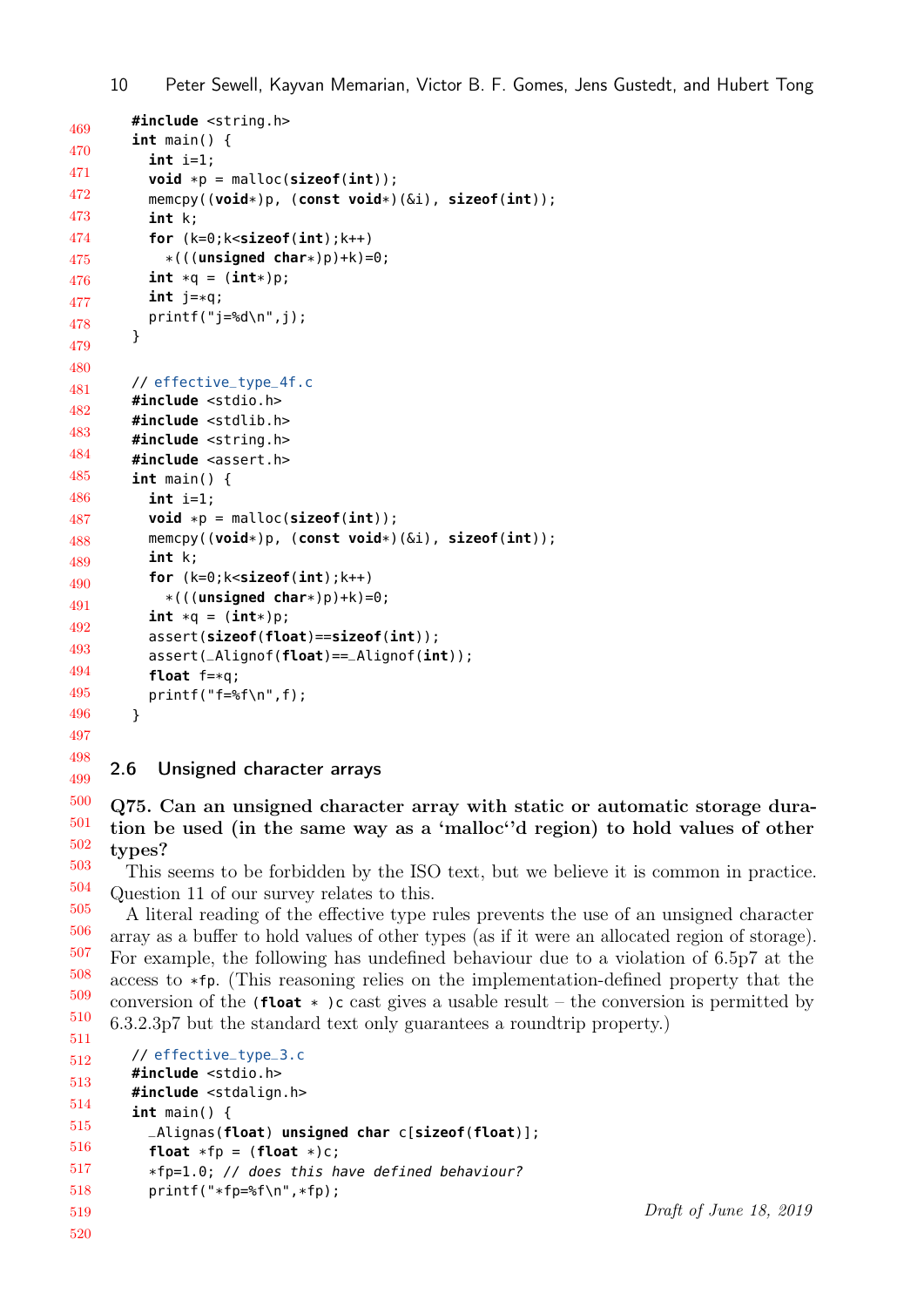}

549

```
522
523
524
       Even bytewise copying of a value via such a buffer leads to unusable results in the
     standard:
```

```
525
526
527
528
529
530
531
532
533
534
535
536
537
538
539
540
541
542
543
       // effective_type_4.c
       #include <stdio.h>
        #include <stdlib.h>
        #include <string.h>
        #include <stdalign.h>
        int main() {
          _Alignas(float) unsigned char c[sizeof(float)];
          // c has effective type char array
          float f=1.0;
          memcpy((void*)c, (const void*)(&f), sizeof(float));
          // c still has effective type char array
          float *fp = (float *) malloc(sizeof(float));
          // the malloc'd region initially has no effective type
          memcpy((void*)fp, (const void*)c, sizeof(float));
          // does the following have defined behaviour?
          // (the ISO text says the malloc'd region has effective
          // type unsigned char array, not float, and hence that
          // the following read has undefined behaviour)
          float g = *fp;
          printf("g=%f\n",g);
        }
```
544 545 546 547 548 This seems to be unsupportable for a systems programming language: a character array and malloc'd region should be interchangeably usable, either on-demand or by default. GCC developers commented that they essentially ignore declared types in alias analysis because of this.

For C2X, we believe there has to be some (local or global) mechanism to allow this.

#### 550 551 2.7 Overlapping structs in malloc'd regions

552 553 554 Q79. After writing one member of a structure to a malloc'd region, can a member of another structure, with footprint overlapping that of the first structure, be written?

```
555
556
557
558
559
560
561
562
563
564
565
566
567
568
569
570
571
572
        // effective_type_8a.c
        #include <stdio.h>
        #include <stdlib.h>
        #include <stddef.h>
        #include <assert.h>
        typedef struct { char c1; float f1; } st1;
        typedef struct { char c2; float f2; } st2;
        int main() {
          assert(sizeof(st1)==sizeof(st2));
          assert(offsetof(st1,c1)==offsetof(st2,c2));
          assert(offsetof(st1,f1)==offsetof(st2,f2));
          void *p = malloc(sizeof(st1)); assert(p != NULL);((st1 * )p)->c1 = 'A';
          // is this free of undefined behaviour?
          ((st2 * )p)->f2 = 1.0;
          // is this defined, and always prints 'A' ?
          printf("((st1 *)p)->c1 = '%c'\n", ((st1 *)p)->c1);
```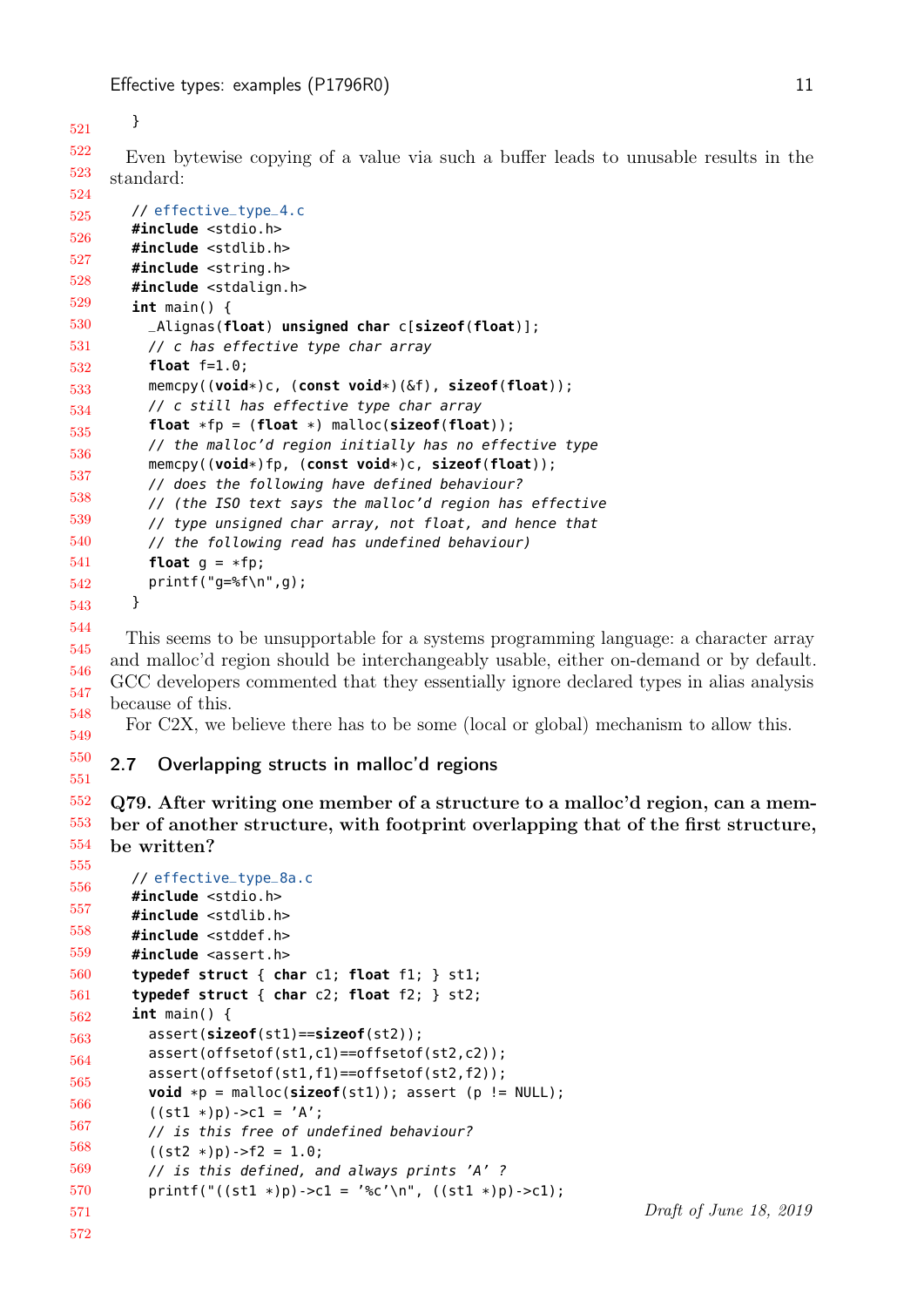```
573
574
575
576
577
578
579
580
581
582
583
584
585
586
587
588
589
590
591
       }
       // effective_type_8b.c
        #include <stdio.h>
        #include <stdlib.h>
        #include <stddef.h>
        #include <assert.h>
        typedef struct { char c1; float f1; } st1;
        typedef struct { char c2; float f2; } st2;
        int main() {
          assert(sizeof(st1)==sizeof(st2));
          assert(offsetof(st1,c1)==offsetof(st2,c2));
          assert(offsetof(st1,f1)==offsetof(st2,f2));
          void *p = malloc(sizeof(st1)); assert(p != NULL);((st1 * )p)->c1 = 'A';
          // is this free of undefined behaviour?
          ((st2 * )p)->f2 = 1.0;
          // is this defined, and always prints 'A' ?
          printf("((st2 *)p)->c2 = '%c'\n", ((st2 *)p)->c2);
        }
```
592 593 594 595 Again this is exploring the effective type of the footprint of the structure type used to form the lvalue. We presume this should be allowed – from one point of view, it is just a specific instance of the strong (type changing) updates that C permits in malloc'd regions.

596 597 2.8 Effective types and uninitialised reads

600

598 599 Q77. Can a non-character value be read from an uninitialised malloc'd region?

```
601
602
603
604
605
606
607
608
609
610
611
612
613
614
615
616
617
618
619
620
621
622
623
624
        // effective_type_6.c
        #include <stdio.h>
        #include <stdlib.h>
        #include <stddef.h>
        #include <assert.h>
        int main() {
          void *p = malloc(sizeof(float)); assert (p != NULL);
          // is this free of undefined behaviour?
          float f = *((f\text{load } * )p);
          printf("f=%f\n",f);
        }
       The effective type rules seem to deem this undefined behaviour.
        // effective_type_6b.c
        #include <stdio.h>
        #include <stdlib.h>
        #include <stddef.h>
        #include <assert.h>
        int main() {
          void *p = calloc(1, sizeof(float)); assert (p != NULL);
          // is this free of undefined behaviour?
          float f = *((fload * )p);
          printf("f=%f\n",f);
        }
```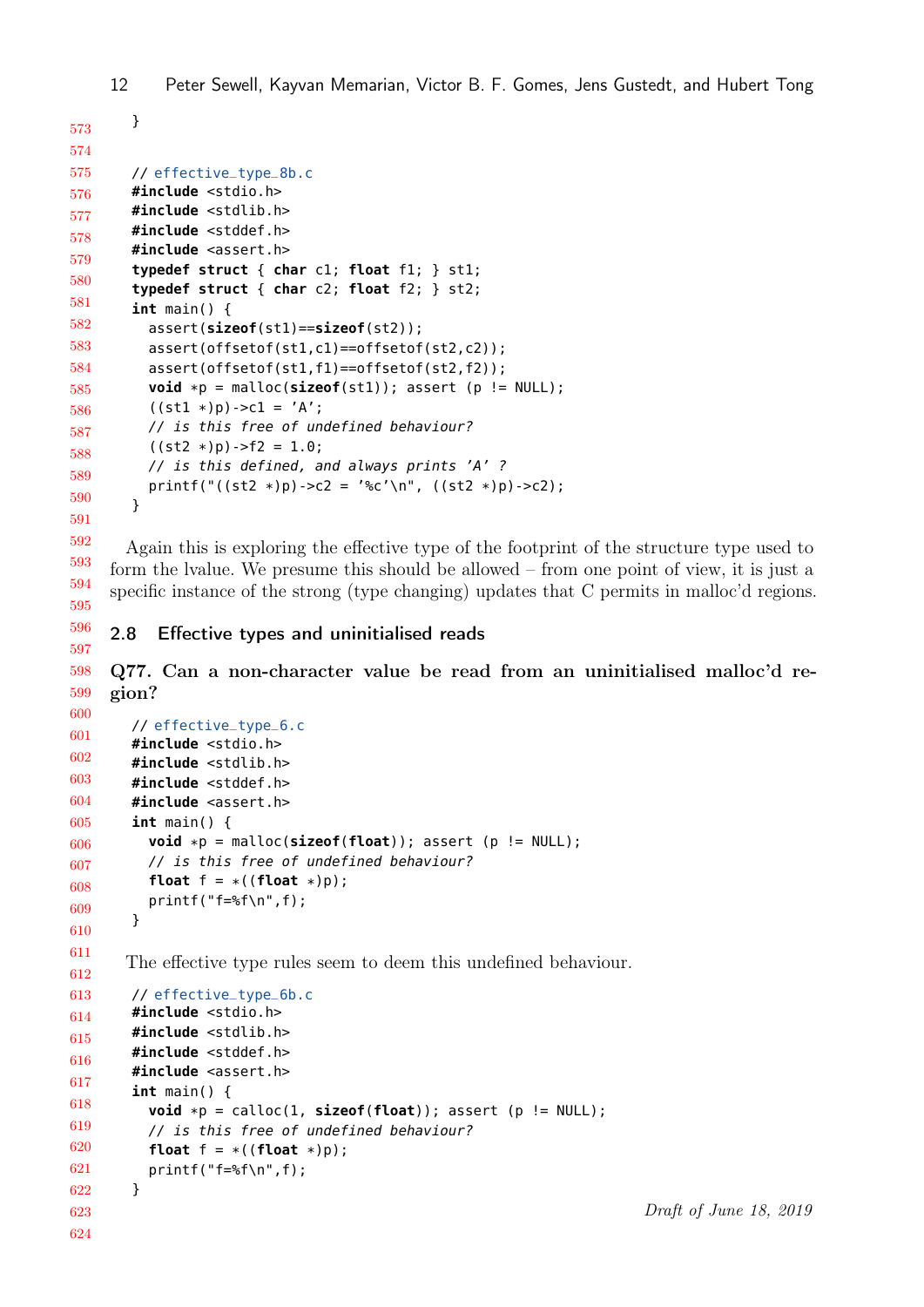625 626 627 For this variant where calloc does initialise to zero, Jens suggests the program should be well defined (but the current standard text still makes this undefined).

#### 628 629 Q78. After writing one member of a structure to a malloc'd region, can its other members be read?

```
630
631
632
633
634
635
636
637
638
639
640
641
        // effective_type_7.c
        #include <stdio.h>
        #include <stdlib.h>
        #include <stddef.h>
        #include <assert.h>
         typedef struct { char c1; unsigned int ui1; } st1;
         int main() {
           void *p = \text{malloc}(\text{sizeof}(\text{st1})); assert (p := \text{NULL});
           ((st1 * )p)->c1 = 'A';
           // is this free of undefined behaviour?
           unsigned int ui = ((st1 * )p) - \geq uit1;printf("ui=%d\n",ui);
        }
```
642

643 644 645 646 If the write should be considered as affecting the effective type of the footprint of the entire structure, then it would change the answer to effective\_type\_5.c here. It seems unlikely but not impossible that such an interpretation is desirable.

There is a defect report (which?) about copying part of a structure and effective types.

647 648

649

### 2.9 Properly overlapping objects

#### 650 651 Q81. Can one access two objects, within a malloc'd region, that have overlapping but non-identical footprint?

652 653 654 655 656 657 658 659 660 Robbert Krebbers asks on the GCC list [\(https://gcc.gnu.org/ml/gcc/2015-03/msg00083.](https://gcc.gnu.org/ml/gcc/2015-03/msg00083.html) [html\)](https://gcc.gnu.org/ml/gcc/2015-03/msg00083.html) whether "GCC uses 6.5.16.1p3 of the C11 standard as a license to perform certain optimizations. If so, could anyone provide me an example program. In particular, I am interested about the 'then the overlap shall be exact' part of 6.5.16.1p3: If the value being stored in an object is read from another object that overlaps in any way the storage of the first object, then the overlap shall be exact and the two objects shall have qualified or unqualified versions of a compatible type; otherwise, the behavior is undefined." Richard Biener replies with this example (rewritten here to print the result), saying that it will be optimised to print 1 and that this is basically effective-type reasoning.

```
661
662
663
664
665
666
667
668
669
670
671
672
673
674
675
676
        // krebbers_biener_1.c
        #include <stdlib.h>
        #include <assert.h>
        #include <stdio.h>
        struct X { int i; int j; };
        int foo (struct X *p, struct X *q) {
          // does this have defined behaviour?
          q - > j = 1;p - > i = 0;return q->j;
        }
        int main() {
          assert(sizeof(struct X) == 2 * sizeof(int));
          unsigned char *p = \text{malloc}(3 * \text{sizeof(int)});printf("%i\n", foo ((struct X*)(p + sizeof(int)),
```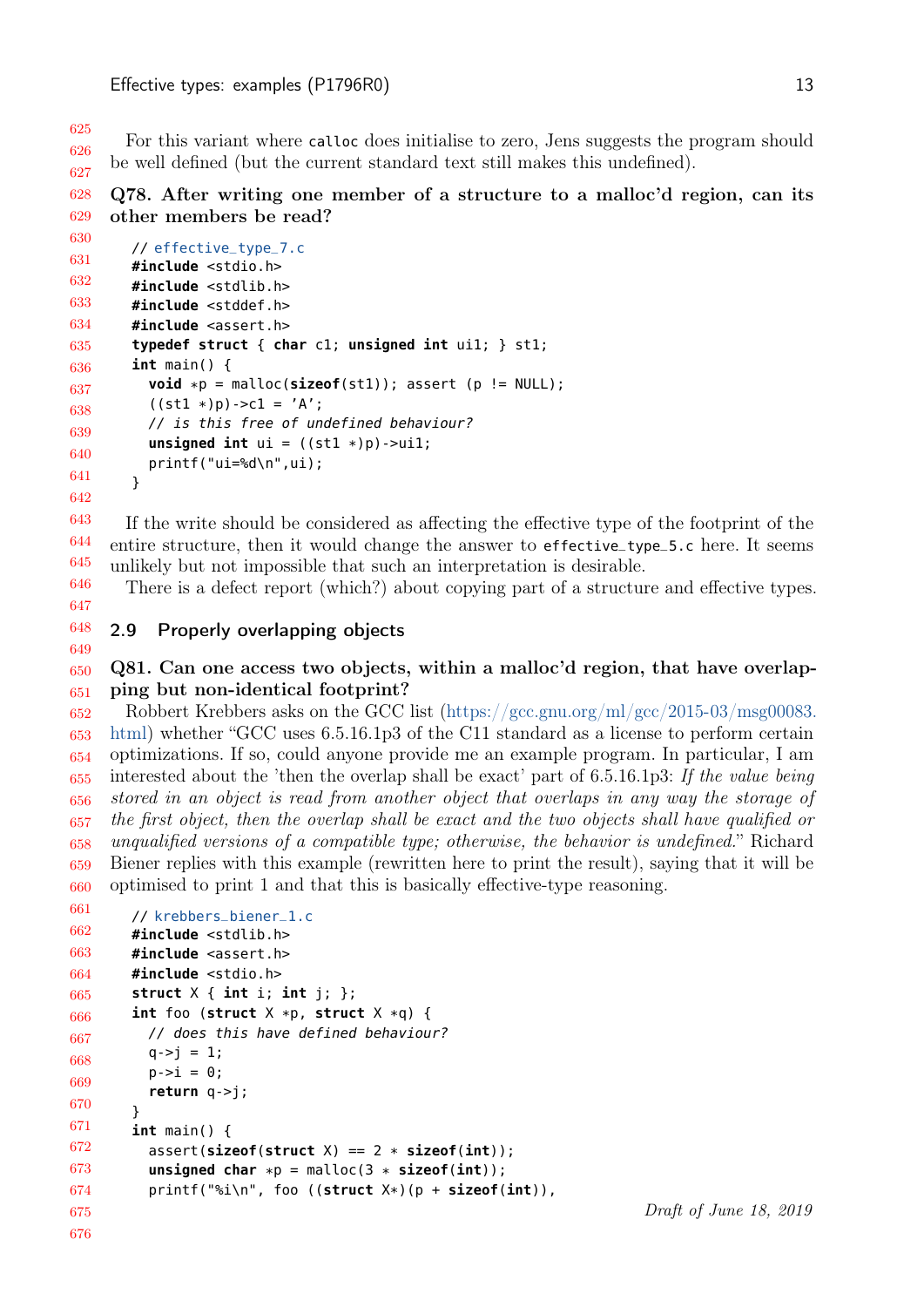}

(**struct** X\*)p));

678 679

680 2.10 Examples from Jens' visit

681 682 683 684 685 The interaction between out-of-bound pointer arithmetic checks (at the level of subobject) and unions is problematic. In the following, a choice needs to be made regarding which subobject is being accessed by the last line of the main function. If it is the array inside the first member of the union, the access is out of bound. But if it is the array in the second member of union, this program is well defined.

```
686
687
688
689
690
691
692
693
694
695
696
697
698
699
700
701
702
703
        // effective_type_jens_1.c
        struct T{
          union U {
            struct T1 {
               int x[2];
             } st1;
             struct T2 {
               int y[3];
            } st2;
          } un;
          char c;
        } z;
        int main(void)
        {
          int *p = (int*) ( (char*) (\&(z.c)) - offfsetof(struct T, c) );
          p[2] = 10; // this is a defined access to z.un.st2.y[2] ?
        }
```
704 705 One could think of making the semantics "angelic", but the following variant shows it is not clear how to do so.

```
706
707
708
709
710
711
712
713
714
715
716
717
718
719
720
721
722
723
724
725
726
727
728
        // effective_type_jens_1b.c
        struct T{
          union U {
             struct T1 {
               int x[2];
               int y[3];
             } st1;
             struct T2 {
               int x[3];
               int y[2];
             } st2;
          } un;
          char c;
        } z;
        int main(void)
        \mathbf{f}int *p = (int*)( (char*)(&(z.c)) - offfsetof(struct T, c) );
          p[2] = 10; // what's happening here?
        }
        // effective_type_jens_2.c
        struct S {
```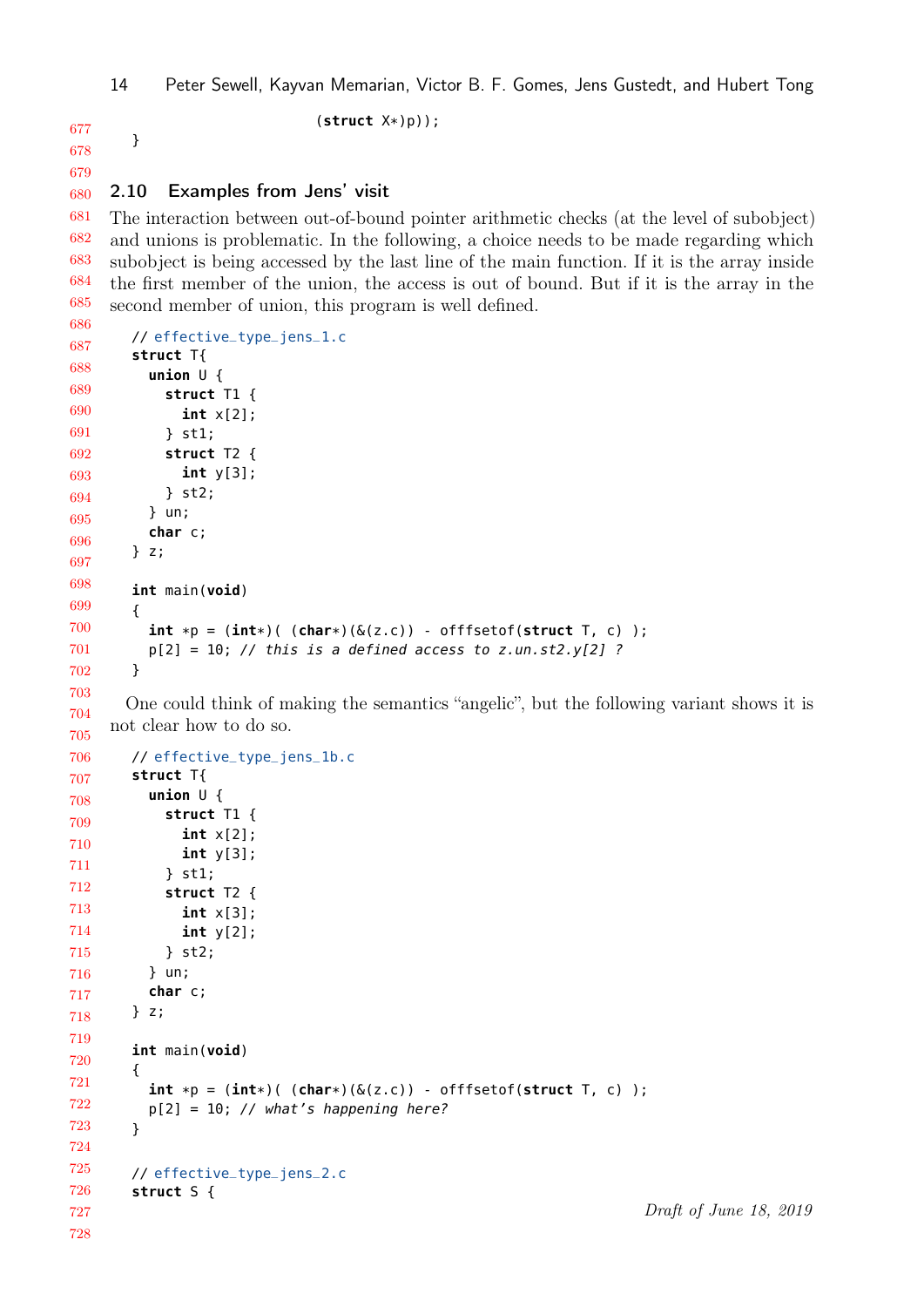```
729
730
731
732
733
734
735
736
737
738
739
740
741
742
743
744
745
          int x;
        };
        struct T {
          int y;
        };
        int main(void)
        {
          int *p = malloc(size of *p);
          *p = 5;struct T *q = (struct T *)p;
          q - y = 10;
          struct S *s = (struct S*)p; // is s a valid pointer to a fully initialised "struct S" object?
        }
```
#### 746 2.11 Hubert's examples

747 748 749 These examples show that current compiler behaviour is not consistent with the ISO C notion of effective types that allows type-changing updates within allocated regions simply by memory writes.

750 This was his first example:

```
751
752
753
754
755
756
757
758
759
760
761
762
763
764
765
766
767
768
769
770
771
772
773
774
775
776
777
778
779
780
        // effective_type_hubert_1.c
        #include <stdlib.h>
        #include <string.h>
        typedef struct A { int x, y; } A;
        typedef struct B { int x, y; } B;
        //__attribute__((__noinline__, __weak__))
        B *newB(void *p) {
            static const B b = \{ 0 \};
            return (B *)memcpy(p, &b, sizeof b);
        }
        int main(void) {
          static const A = \{ 0 \};
          A *const ap = (A *)malloc(sizeof a);
          memcpy(ap, &a, sizeof a);
          B * const bp = newB(ap);bp - y = 42;ap->y = 0; // Hubert says: I think this should be UB.
                     // Both Clang and GCC will not expect
                     // this to alias bp->y under TBAA.
          return bp->y; // 42?
        }
       This was his example from the 2019-05-28 teleconf:
            #include <stdlib.h>
            #include <stdio.h>
```